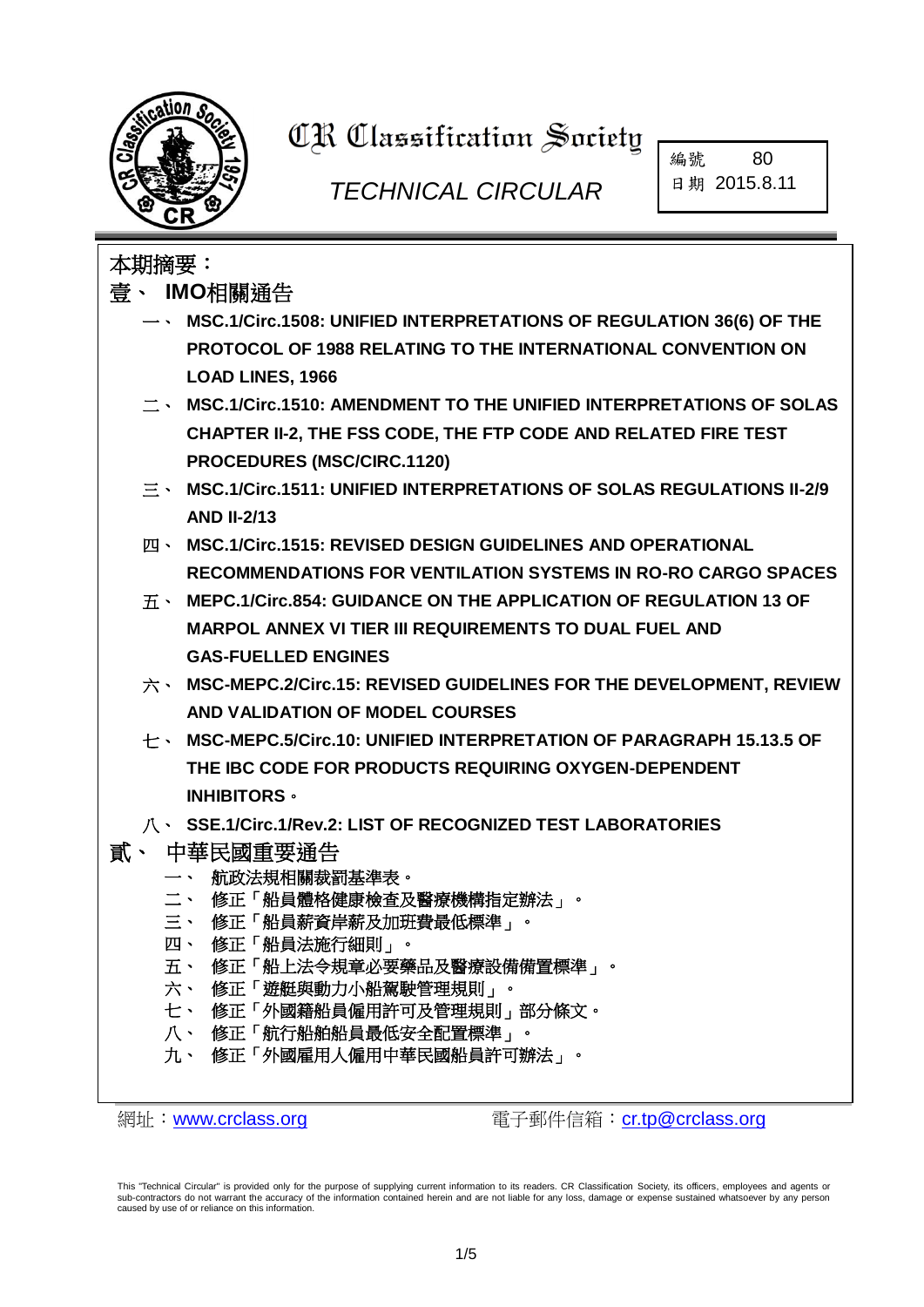

#### 壹、 **IMO**相關通告

- 一、 **[MSC.1/Circ.1508:](http://www.crclass.org/chinese/download/ti-tc/80/1-1%20MSC.1-Circ.1508%20.pdf) UNIFIED INTERPRETATIONS OF REGULATION 36(6) OF THE PROTOCOL OF 1988 RELATING TO THE INTERNATIONAL CONVENTION ON LOAD LINES, 1966**:
	- **(**一**)** 背景:**LL**公約規則**36(6)**內容為連續艙口視為箱艙之規定。
	- **(**二**)** 統一解釋:本通告以圖片說明艙口間結構之安排形式,何者可視為連續艙口。
- 二、 **[MSC.1/Circ.1510:](http://www.crclass.org/chinese/download/ti-tc/80/1-2%20MSC.1-Circ.1510.pdf) AMENDMENT TO THE UNIFIED INTERPRETATIONS OF SOLAS CHAPTER II-2, THE FSS CODE, THE FTP CODE AND RELATED FIRE TEST PROCEDURES (MSC/CIRC.1120)**:
	- **(**一**)** 背景:
		- 1. **[MSC/Circ.1120](http://www.crclass.org/chinese/download/ti-tc/80/1-3%20MSC-Circ.1120.pdf)**為**IMO**針對**SOLAS II-2**、**FSS**章程、**FTP**章程等統一解釋。
		- 2. 針對**SOLAS II-2/9.3.4**之統一解釋:**In the case where the lower part of insulation has to be cut for drainage, the construction should be in accordance with the structural details as given in figure 3 for regulation 9.3.4 in the appendix.**。
	- **(**二**)** 統一解釋之修正:本次**MSC.1/Circ.1510**通告修改上述**figure 3**內文字,即在上述狀 況下,**bulkhead**與**deck**之材料只能是鋼結構。
- 三、 **[MSC.1/Circ.1511:](http://www.crclass.org/chinese/download/ti-tc/80/1-4%20MSC.1-Circ.1511.pdf) UNIFIED INTERPRETATIONS OF SOLAS REGULATIONS II-2/9 AND II-2/13**:針對**SOLAS II-2**規則**9**與**13**做統一解釋:
	- **(**一**) II-2/9(Containment of fire)**:針對表格**9.5**與**9.6**(**For Cargo ships except tankers**)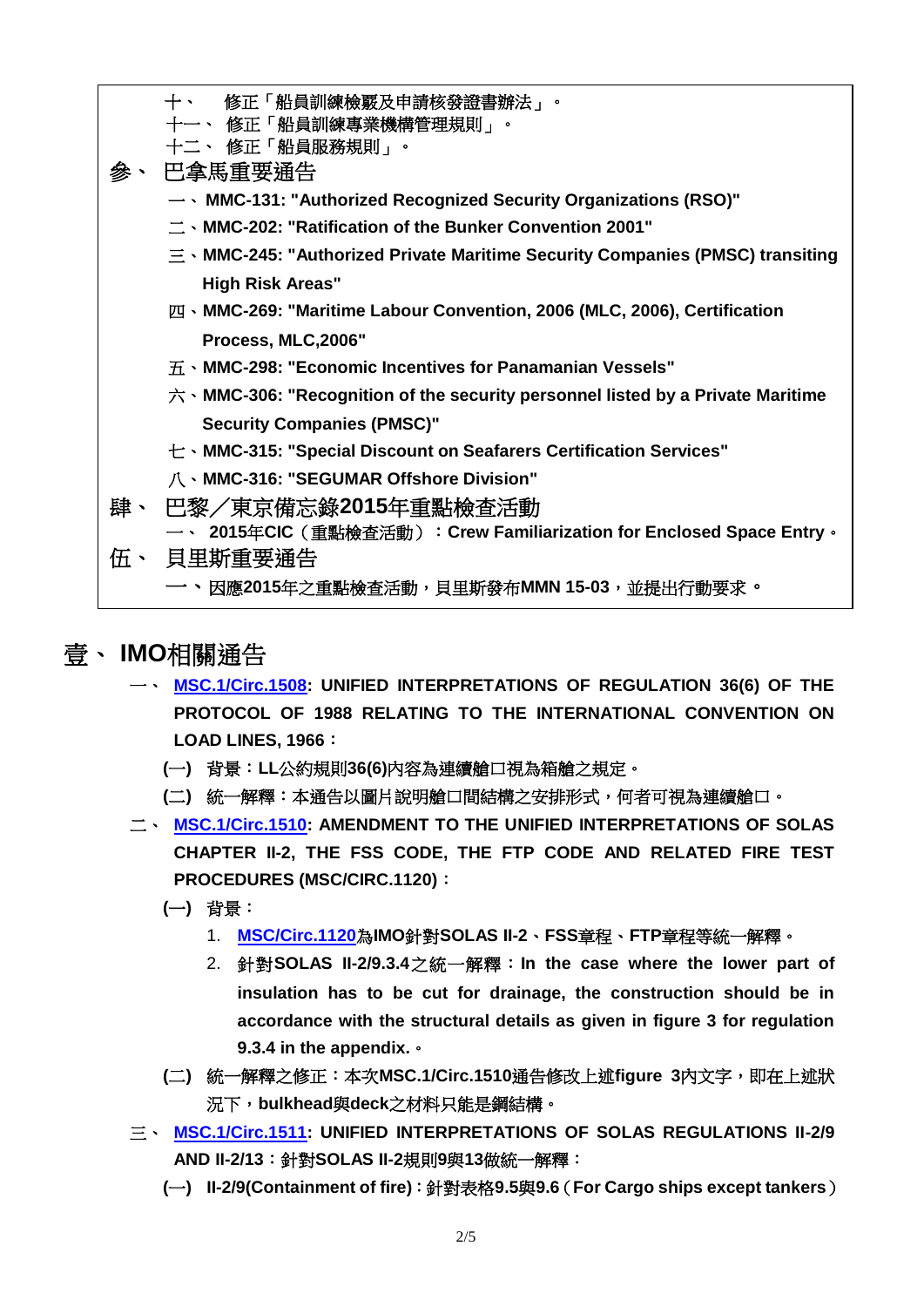部分狀況之統一解釋。

- **(二)** II-2/13(Means of escape): 針對:
	- 1. 規則**13.3.3.2**、**13.3.3.3**(**Escape from spaces below/above the lowest open deck**)之**lowest open deck**解釋。
	- 2. 規則**13.4.1**、**13.4.2**(**Means of escape on passenger/cargo ships**)之解釋, 其中有包含連續防火通道、通道尺寸之圖例。
- 四、 **[MSC.1/Circ.1515:](http://www.crclass.org/chinese/download/ti-tc/80/1-5%20MSC.1-Circ.1515.pdf) REVISED DESIGN GUIDELINES AND OPERATIONAL RECOMMENDATIONS FOR VENTILATION SYSTEMS IN RO-RO CARGO SPACES**:有關**RORO**貨物區之通風系統設計準則、減少空污之操作建議。
- 五、 **[MEPC.1/Circ.854:](http://www.crclass.org/chinese/download/ti-tc/80/1-6%20MEPC.1-Circ.854.pdf) GUIDANCE ON THE APPLICATION OF REGULATION 13 OF MARPOL ANNEX VI TIER III REQUIREMENTS TO DUAL FUEL AND GAS-FUELLED ENGINES**:制定有關雙燃料與氣體燃料引擎適用**MARPOL**附錄**VI**規則**13**之**Tier III**之要 求。
- 六、 **[MSC-MEPC.2/Circ.15:](http://www.crclass.org/chinese/download/ti-tc/80/1-7%20MSC-MEPC.2-Circ.15.pdf) REVISED GUIDELINES FOR THE DEVELOPMENT, REVIEW AND VALIDATION OF MODEL COURSES**:**IMO**更新有關於**model courses**之開發審 查準則。
- 七、 **[MSC-MEPC.5/Circ.10:](http://www.crclass.org/chinese/download/ti-tc/80/1-8%20MSC-MEPC.5-Circ.10.pdf) UNIFIED INTERPRETATION OF PARAGRAPH 15.13.5 OF THE IBC CODE FOR PRODUCTS REQUIRING OXYGEN-DEPENDENT INHIBITORS**,統一解釋**IBC**章程**15.13.5**有關氧依賴性抑制劑之條文(該新條文預計**2016** 年**1**月**1**日生效)。
	- **(**一**)** 背景:根據 **[MSC-MEPC.2/Circ.14](http://www.crclass.org/chinese/download/ti-tc/80/1-9%20MSC-MEPC.2-Circ.14%20.pdf)**通告,**IBC**章程**15.13.3.2**要求製造商提供之 **certificate of protection**內應涵蓋之資訊,由原先之**"whether the additive is oxygen-dependent"**修正為**""whether the additive is oxygen-dependent and if so, the minimum level of oxygen required in the vapour space of the tank for the inhibitor to be effective must be specified."**,表示貨物需要由氧依賴性抑制劑 保護,則製造商應明示該氧依賴性抑制劑的需氧濃度。
	- **(**二**)** 統一解釋:本次**MSC-MEPC.5/Circ.10**通告則針對**15.13.5**進行統一解釋,即載運包含 氧依賴性抑制劑之貨物時,若該船舶依據**SOLAS II-2**規定設置惰氣系統,則該惰氣系 統之運作應確保艙內氧氣濃度仍保有**15.13.3.2**有關**certificate of protection**所述之 最低限度。
- 八、 **[SSE.1/Circ.1/Rev.2:](http://www.crclass.org/chinese/download/ti-tc/80/1-10%20SSE.1-Circ.1-Rev.2%20.pdf) LIST OF RECOGNIZED TEST LABORATORIES**:更新各國所認 可之火災測試機構名單(至**2015**年**6**月),此名單內之單位可依**FTP CODE**章程之規定執 行被授權之實驗。
- 貳、 中華民國重要通告
	- 一、 航政法規相關裁罰基準表:
		- **(**一**)** [交通部航港局船舶及小船逾期檢查罰鍰裁量基準,](http://motclaw.motc.gov.tw/ShowMaster.aspx?LawID=H0138000)中華民國**104**年**1**月**30**日(即日生 效)。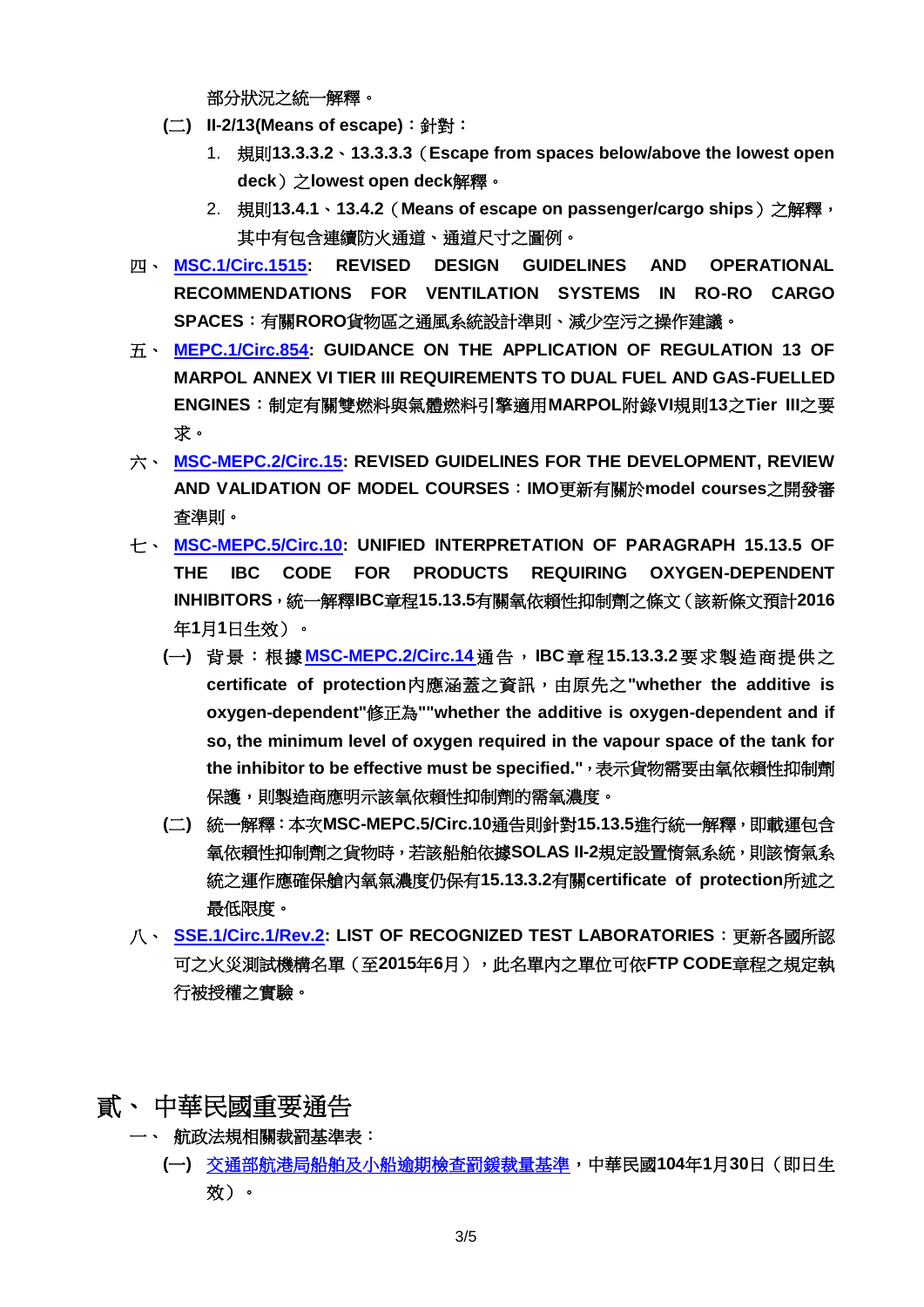- **(**二**)** [交通部航港局航業法裁罰基準表,](http://motclaw.motc.gov.tw/ShowMaster.aspx?LawID=H0141000)中華民國**104**年**7**月**3**日(即日生效)。
- **(**三**)** [交通部航港局船舶法裁罰基準表,](http://motclaw.motc.gov.tw/ShowMaster.aspx?LawID=H0142000)中華民國**104**年**7**月**10**日(即日生效)。
- 二、 修正[「船員體格健康檢查及醫療機構指定辦法」](http://odmdoc.motc.gov.tw/IFDEWebBBS_MOTC/ExternalBBS.aspx?ThirdDocId=104RD04773),中華民國**104**年**8**月**6**日。
- 三、 修正[「船員薪資岸薪及加班費最低標準」](http://odmdoc.motc.gov.tw/IFDEWebBBS_MOTC/ExternalBBS.aspx?ThirdDocId=104RD04771),中華民國**104**年**8**月**6**日。
- 四、 修正[「船員法施行細則」](http://odmdoc.motc.gov.tw/IFDEWebBBS_MOTC/ExternalBBS.aspx?ThirdDocId=104RD04718),中華民國**104**年**8**月**4**日。
- 五、 修正[「船上法令規章必要藥品及醫療設備備置標準」](http://odmdoc.motc.gov.tw/IFDEWebBBS_MOTC/ExternalBBS.aspx?ThirdDocId=104RD04770),中華民國**104**年**8**月**6**日。
	- **(**一**)** 新增條文:「船舶總噸位一百以上或乘客超過一百五十人之客船,應置有自動體外心 臟電擊去顫器或其他經中央衛生福利主管機關公告之必要緊急救護設備。」
	- **(**二**)** 註:「自動體外心臟電擊去顫器」即為**AED(Automated External Defibrillator)**,相 關法規資訊如下:
		- 1. [緊急醫療救護法。](http://law.moj.gov.tw/Law/LawSearchResult.aspx?p=A&t=A1A2E1F1&k1=%E7%B7%8A%E6%80%A5%E9%86%AB%E7%99%82%E6%95%91%E8%AD%B7%E6%B3%95)
		- 2. [公共場所必要緊急救護設備管理辦法。](http://law.moj.gov.tw/Law/LawSearchResult.aspx?p=A&t=A1A2E1F1&k1=%E5%85%AC%E5%85%B1%E5%A0%B4%E6%89%80%E5%BF%85%E8%A6%81%E7%B7%8A%E6%80%A5%E6%95%91%E8%AD%B7%E8%A8%AD%E5%82%99%E7%AE%A1%E7%90%86%E8%BE%A6%E6%B3%95)
		- 3. [應置有自動體外心臟電擊去顫器之公共場所,](http://tw-aed.mohw.gov.tw/ShowNews.jsp?NewsID=16)**102**年**5**月**23**日衛署醫字第 **1020202615**號函公告。
		- 4. 公共場所**AED**[設置流程。](http://tw-aed.mohw.gov.tw/ShowNews.jsp?NewsID=39)
		- 5. [場所設置](http://tw-aed.mohw.gov.tw/ShowNews.jsp?NewsID=32)**AED**相關**Q&A**。
- 六、 修正[「遊艇與動力小船駕駛管理規則」](http://odmdoc.motc.gov.tw/IFDEWebBBS_MOTC/ExternalBBS.aspx?ThirdDocId=104RD04860),中華民國**104**年**8**月**10**日。
- 七、 修正[「外國籍船員僱用許可及管理規則」](http://odmdoc.motc.gov.tw/IFDEWebBBS_MOTC/ExternalBBS.aspx?ThirdDocId=104RD04861)部分條文,中華民國**104**年**8**月**10**日。
- 八、 修正[「航行船舶船員最低安全配置標準」](http://odmdoc.motc.gov.tw/IFDEWebBBS_MOTC/ExternalBBS.aspx?ThirdDocId=104RD04863),中華民國**104**年**8**月**10**日。
- 九、 修正[「外國雇用人僱用中華民國船員許可辦法」](http://odmdoc.motc.gov.tw/IFDEWebBBS_MOTC/ExternalBBS.aspx?ThirdDocId=104RD04864),中華民國**104**年**8**月**10**日。
- 十、 修正[「船員訓練檢覈及申請核發證書辦法」](http://odmdoc.motc.gov.tw/IFDEWebBBS_MOTC/ExternalBBS.aspx?ThirdDocId=104RD04901),中華民國**104**年**8**月**11**日。
- 十一、 修正[「船員訓練專業機構管理規則」](http://odmdoc.motc.gov.tw/IFDEWebBBS_MOTC/ExternalBBS.aspx?ThirdDocId=104RD04900),中華民國**104**年**8**月**11**日。
- 十二、 修正[「船員服務規則」](http://odmdoc.motc.gov.tw/IFDEWebBBS_MOTC/ExternalBBS.aspx?ThirdDocId=104RD04899),中華民國**104**年**8**月**11**日。
- 參、 巴拿馬重要通告
	- 一、 **[MMC-131:](http://www.crclass.org/chinese/download/ti-tc/80/3-1%20MMC-131julio2015.pdf) "Authorized Recognized Security Organizations (RSO)"**,更新授權認可 保全機構之名單。
	- 二、 **[MMC-202:](http://www.crclass.org/chinese/download/ti-tc/80/3-2%20MMC-202august2015.pdf) "Ratification of the Bunker Convention 2001"**,更新燃油公約認可**P&I**與保 險公司之名單。
	- 三、 **[MMC-245:](http://www.crclass.org/chinese/download/ti-tc/80/3-3%20MMC-245-31july2015-completaNEW-modification.pdf) "Authorized Private Maritime Security Companies (PMSC) transiting High Risk Areas"**,修正私人海事保全公司授權資訊。
	- 四、 **[MMC-269:](http://www.crclass.org/chinese/download/ti-tc/80/3-4%20MMC-269-aug-20151.pdf) "Maritime Labour Convention, 2006 (MLC, 2006), Certification Process, MLC,2006"**,新增第**15**項文字,中檢時如遇更換**RO**之狀況,若原證書有效新**RO**即可簽 發證書。
	- 五、 **[MMC-298:](http://www.crclass.org/chinese/download/ti-tc/80/3-5%20MMC-298june20151.pdf) "Economic Incentives for Panamanian Vessels"**,更新巴拿馬船籍規費折 減事宜(前一版通告可參[考技術通報第](http://www.crclass.org/chinese/download/ti-tc/74/74.pdf)**74**期),本次另增加:船隊折扣、重要經濟夥伴折 扣數以及**PSC**無缺失獎勵折扣等。
	- 六、 **[MMC-306:](http://www.crclass.org/chinese/download/ti-tc/80/3-6%20MMC-306june2015.pdf) "Recognition of the security personnel listed by a Private Maritime**